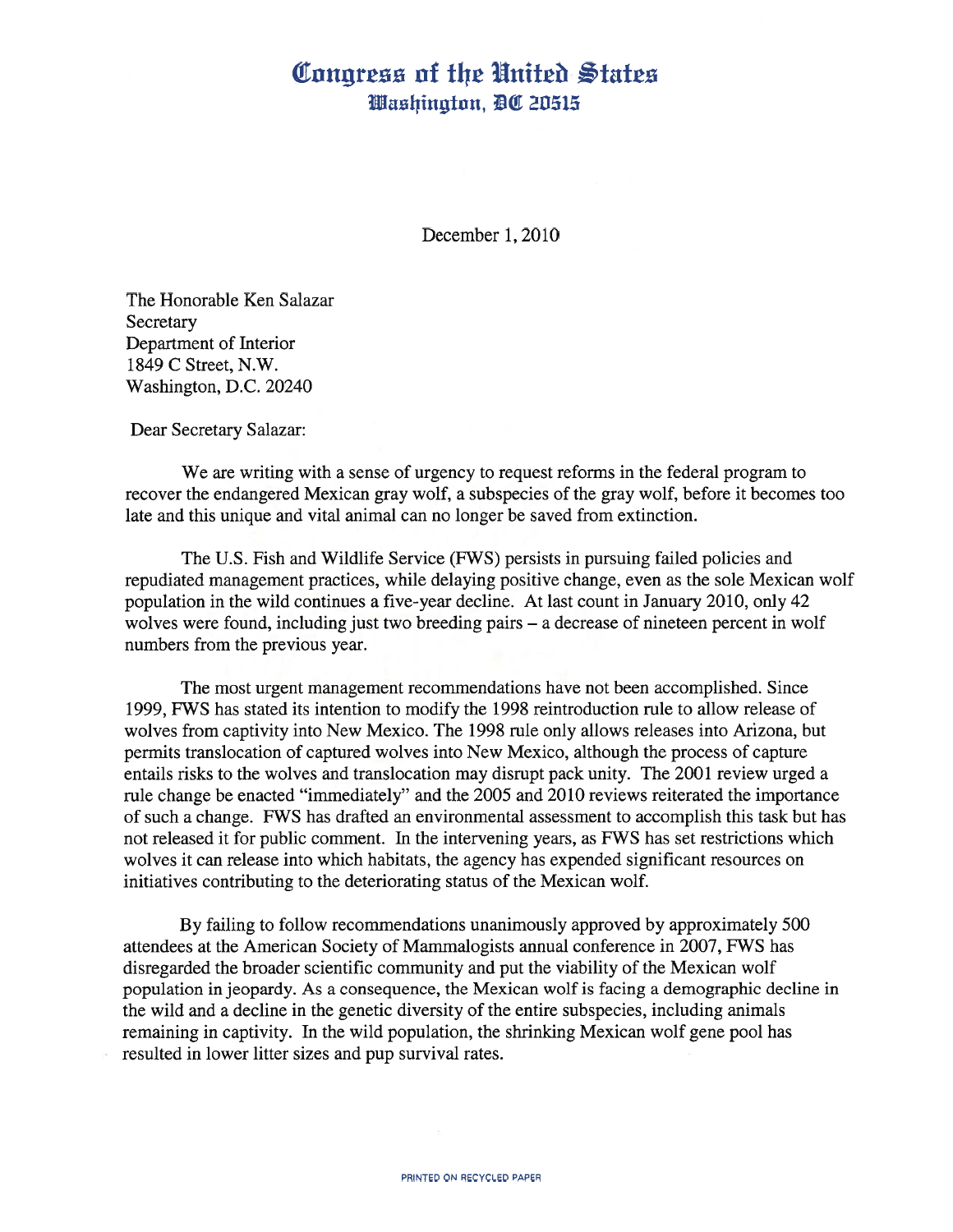To ensure the health and survival of the Mexican gray wolf population, we request action on five positive measures that FWS can and should begin immediately. We also request inaction on one pernicious measure that FWS is poised to undertake:

1) Retrieve all telemetry receivers loaned to private parties and change the compromised radio frequencies on the wolves' radio collars. FWS has loaned telemetry receivers that are programmed to the signals issued by Mexican wolves' collars to private parties who may use them to hunt wolves. FWS is unable to account for all the receivers issued. Thirty-five wolves are known to have been killed illegally, while an additional 46 wolves have disappeared, many under suspicious circumstances. Retrieving programmed government telemetry receivers and changing the frequencies will decrease the vulnerability of the wolves.

2) Release into the wild the 22 wolves, eight in Arizona and fourteen in New Mexico, that are biologically suitable and eligible for release under the 1998 rule. Release of these animals, including nine that were captured from the wild as young pups, would increase the numbers of the dwindling population and heighten the likelihood of their survival.

3) Issue <sup>a</sup> draft Environmental Assessment (EA) allowing direct release of wolves into New Mexico from captivity. Release of the draft EA should begin <sup>a</sup> 60-day public comment period, followed by <sup>a</sup> final rule published in the Federal Register by the end of 2010. This would enable FWS to release new wolves that have not been in the wild previously to the areas best suited to their survival.

4) Convene <sup>a</sup> scientific recovery team and charge it with drafting <sup>a</sup> new Mexican wolf recovery plan. Given the three aforementioned reviews of the Mexican wolf reintroduction program and the numerous published studies on gray wolf biology, ecology and management, the team should be charged with developing <sup>a</sup> draft recovery plan as soon as January 2011. FWS's Southwestern Regional Director should sign off on the plan by the end of February 2011. A new recovery plan would identify the demographic, distributional, genetic, reproductive and regulatory conditions required to ensure the Mexican wolf's long term survival, and would enumerate these as criteria for delisting. It should also prescribe measures to save the Blue Range wolf population, and identify new recovery areas for establishment of additional Mexican wolf populations.

5) Concurrently, resume work on an Environmental Impact Statement (EIS) for <sup>a</sup> rule change process to enact the recovery plan's measures. Progress toward finalizing this EIS must rely heavily on the recovery team's progress, particularly in identifying new recovery areas. Protective measures to save the Blue Range wolf population have already been identified in the three reviews, so while additional authority will be necessary to reintroduce and conserve new wolf populations, the recovery plan need not be complete before work proceeds on an EIS. A draft rule should be submitted for public notice immediately after the regional director signs the recovery plan in February 2011, and <sup>a</sup> final rule approved by the end of August 2011.

Finally, FWS must not expend its limited resources in undertaking <sup>a</sup> NEPA process for an interim wolf management plan and an associated take permit, for wolves that might occasionally migrate from the Republic of Mexico, where reintroduction may occur in the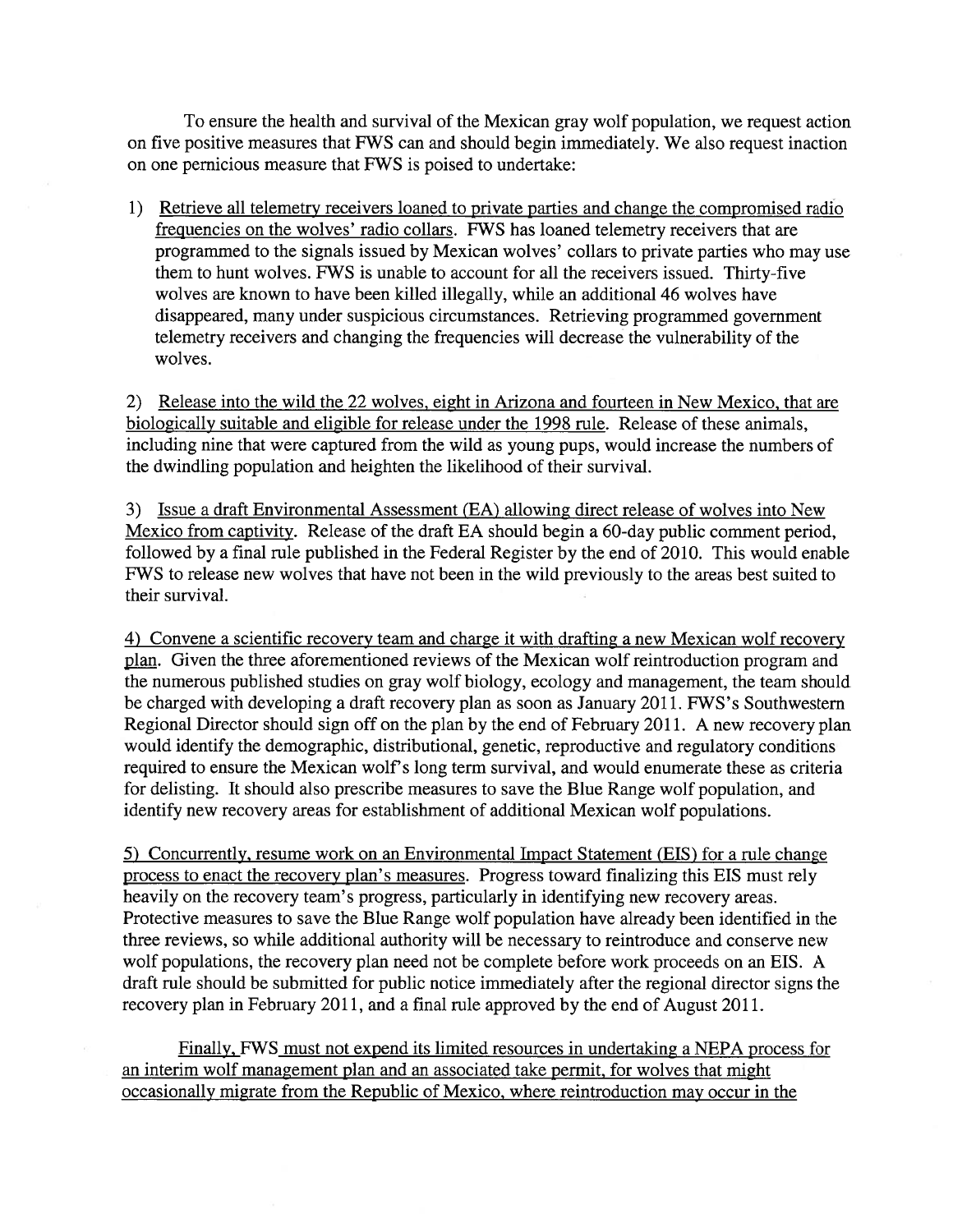future. Developing <sup>a</sup> plan and <sup>a</sup> issuing <sup>a</sup> permit for take of wolves that are not designated as experimental, non-essential will undermine wolf recovery. Such <sup>a</sup> step is likely to generate <sup>a</sup> legal challenge, and the unnecessary and ill-advised effort will distract the Service from the longdelayed steps described above.

We also urge you not to permit FWS to enact just some of the abovementioned positive measures but abdicate action on others. The Mexican wolf recovery effort has been plagued by delay, political interference, and egregious disregard of science. Wolf biologists, population specialists and geneticists unanimously agree that more Mexican wolves must be released and enabled to survive in the wild, and that time is of the essence.

Some of the actions we request, such as development of <sup>a</sup> new recovery plan and enactment of <sup>a</sup> comprehensive rule-change, would contribute to the medium and long-term prospects for the Mexican wolf. No less important, however, are the management measures, including retrieving telemetry receivers, releasing 22 wolves into the wild, and issuing an EA on direct releases into New Mexico that would contribute to the wolves' short-term prospects. The urgency in getting more wolves into the wild in time to reproduce next year, and making them safer, is not to be discounted. Frighteningly, if the short-term is not attended to, it may prove entirely too late for the Mexican gray wolf. We hope that you will act accordingly.

Thank you for your attention to this matter.

Sincerely,

 $t$ 

**MARTIN HEINRICH** Member of Congress

 $\rightarrow$ BARBARA LEE

Member of Congress

**JARED POLIS** 

Member of Congress

RAUL M. GRIJALVA Member of Congress

DENNIS J. KUC Member of Congress